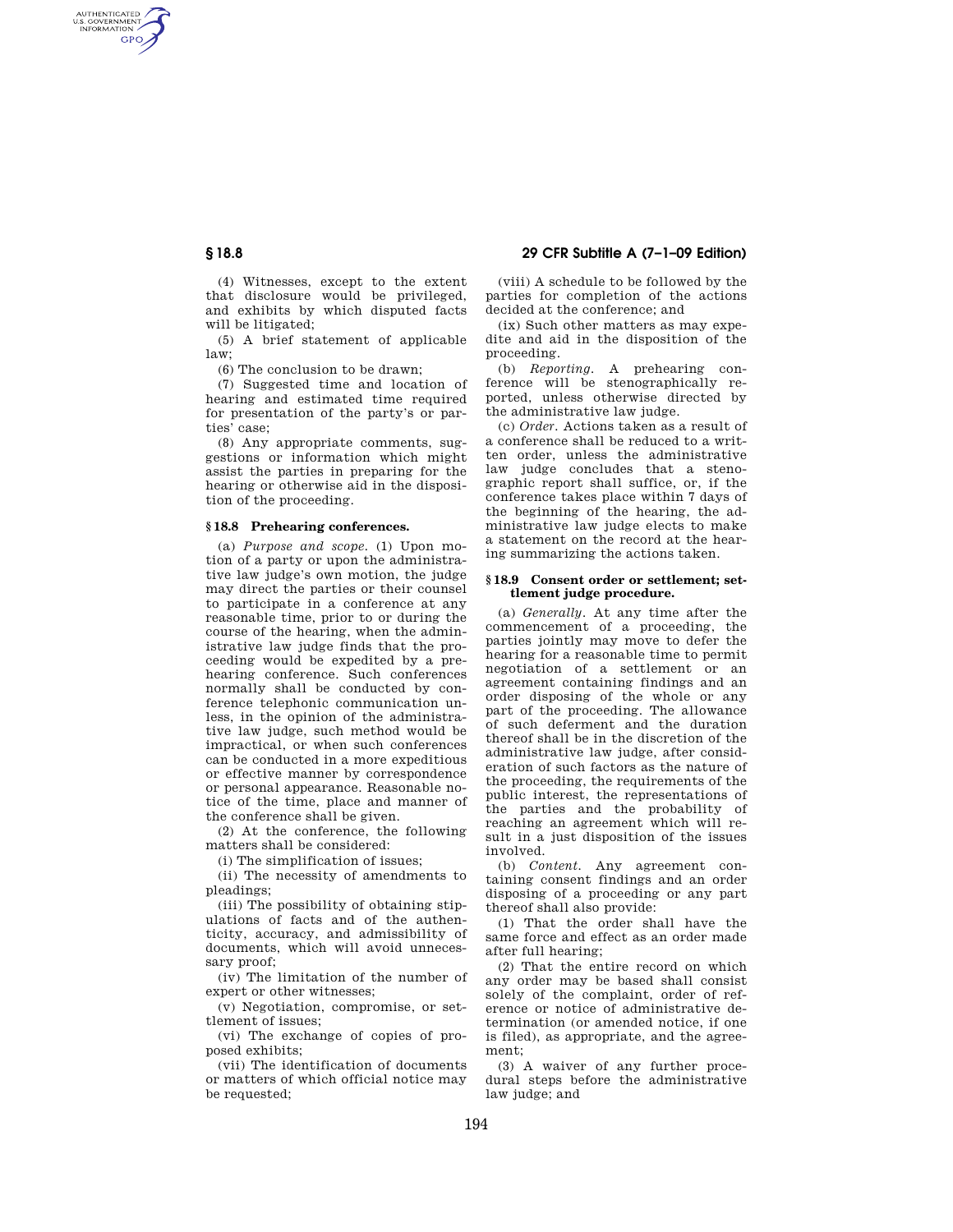# **Office of the Secretary of Labor § 18.9**

(4) A waiver of any right to challenge or contest the validity of the order entered into in accordance with the agreement.

(c) *Submission.* On or before the expiration of the time granted for negotiations, the parties or their authorized representative or their counsel may:

(1) Submit the proposed agreement containing consent findings and an order for consideration by the administrative law judge, or

(2) Notify the administrative law judge that the parties have reached a full settlement and have agreed to dismissal of the action, or

(3) Inform the administrative law judge that agreement cannot be reached.

(d) *Disposition.* In the event an agreement containing consent findings and an order is submitted within the time allowed therefor, the administrative law judge, within thirty (30) days thereafter, shall, if satisfied with its form and substance, accept such agreement by issuing a decision based upon the agreed findings.

(e)(1) *Settlement judge procedure; purpose.* This paragraph establishes a voluntary process whereby the parties may use a settlement judge to mediate settlement negotiations. A settlement judge is an active or retired administrative law judge who convenes and presides over settlement conferences and negotiations, confers with the parties jointly and/or individually, and seeks voluntary resolution of issues. Unlike a presiding judge, a settlement judge does not render a formal judgment or decision in the case; his or her role is solely to facilitate fair and equitable solutions and to provide an assessment of the relative merits of the respective positions of the parties.

(2) *How initiated.* A settlement judge may be appointed by the Chief Administrative Law judge upon a request by a party or the presiding administrative law judge. The Chief Administrative Law Judge has sole discretion to decide whether to appoint a settlement judge, except that a settlement judge shall not be appointed when—

(i) A party objects to referral of the matter to a settlement judge;

(ii) Such appointment is inconsistent with a statute, executive order, or regulation;

(iii) The proceeding arises pursuant to Title IV of the Federal Mine Safety and Health Act, 30 U.S.C. 901 *et seq.,*  also known as the Black Lung Benefits Act.

(3) *Selection of settlement judge.* (i) The selection of a settlement judge is at the sole discretion of the Chief Administrative Law Judge, provided that the individual selected—

(A) Is an active or retired administrative law judge, and

(B) Is not the administrative law judge assigned to hear and decide the case.

(ii) The settlement judge shall not be appointed to hear and decide the case.

(4) *Duration of proceeding.* Unless the Chief Administrative Law Judge directs otherwise, settlement negotiations under this section shall not exceed thirty days from the date of appointment of the settlement judge, except that with the consent of the parties, the settlement judge may request an extension from the Chief Administrative Law Judge. The negotiations will be terminated immediately if a party unambiguously indicates that it no longer wishes to participate, or if in the judgment of the settlement judge, further negotiations would be fruitless or otherwise inappropriate.

(5) *General powers of the settlement judge.* The settlement judge has the power to convene settlement conferences; to require that parties, or representatives of the parties having the authority to settle, participate in conferences; and to impose other reasonable requirements on the parties to expedite an amicable resolution of the case, provided that all such powers shall terminate immediately if negotiations are terminated pursuant to paragraph (e)(4).

(6) *Suspension of discovery.* Requests for suspension of discovery during the settlement negotiations shall be directed to the presiding administrative law judge who shall have sole discretion in granting or denying such requests.

(7) *Settlement conference.* In general the settlement judge should communicate with the parties by telephone